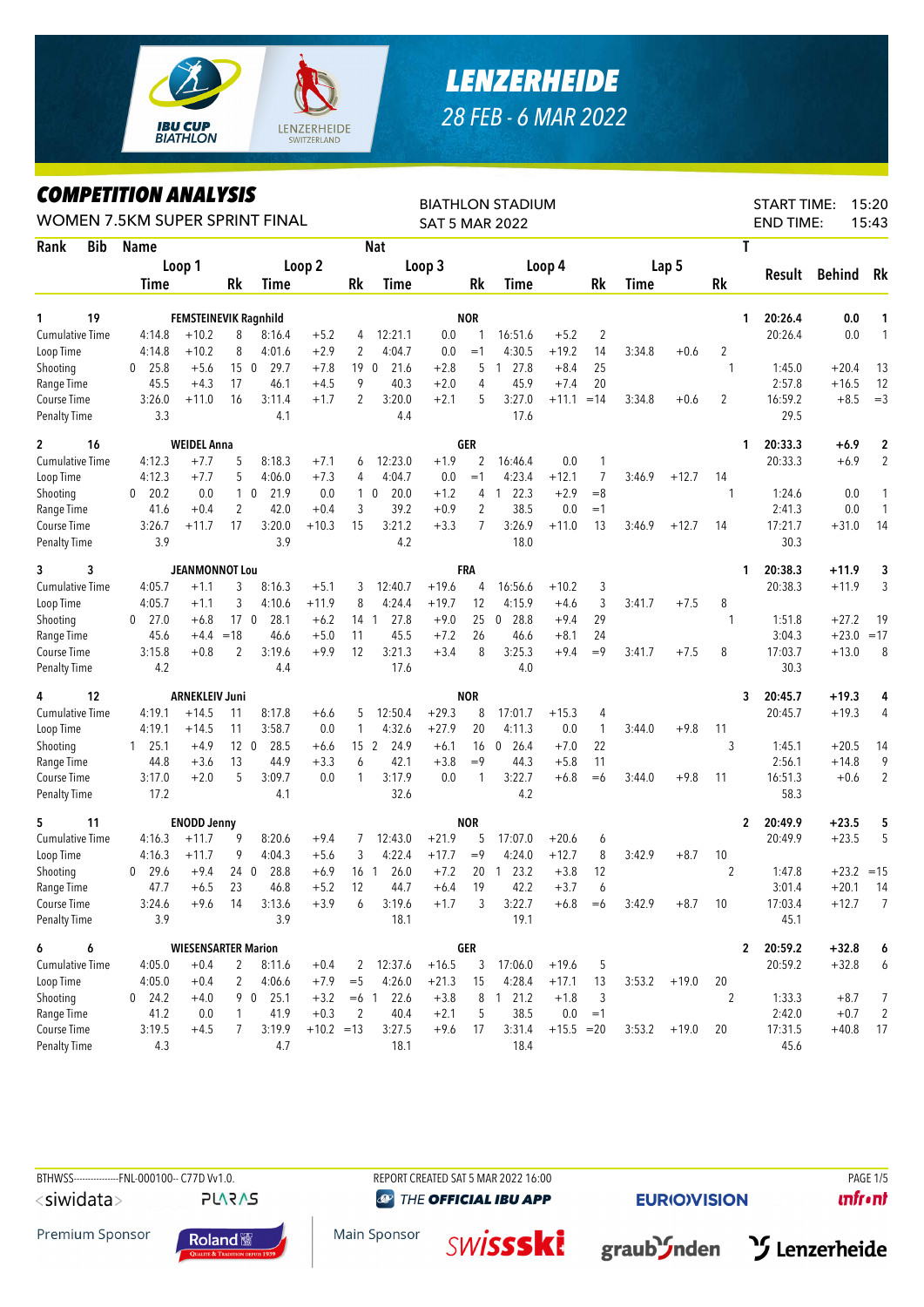| Bib<br>Rank                         | <b>Name</b>          |                                 |                 |                          |                    |                 | <b>Nat</b>              |                              |                          |                      |                              |                |        | T       |                |                    |                    |                      |
|-------------------------------------|----------------------|---------------------------------|-----------------|--------------------------|--------------------|-----------------|-------------------------|------------------------------|--------------------------|----------------------|------------------------------|----------------|--------|---------|----------------|--------------------|--------------------|----------------------|
|                                     | Loop 1               |                                 | Loop 2          |                          | Loop 3             |                 |                         |                              | Loop 4                   |                      |                              |                | Lap 5  |         | Result         | Behind Rk          |                    |                      |
|                                     | Time                 |                                 | Rk              | <b>Time</b>              |                    | Rk              | Time                    |                              | Rk                       | Time                 |                              | Rk             | Time   |         | Rk             |                    |                    |                      |
| 25<br>7                             |                      | <b>CHAUVEAU Sophie</b>          |                 |                          |                    |                 |                         |                              | FRA                      |                      |                              |                |        |         | 3              | 21:08.1            | +41.7              | 7                    |
| <b>Cumulative Time</b>              | 4:20.6               | $+16.0$                         | 12              | 8:27.2                   | $+16.0$            | 9               | 12:49.9                 | $+28.8$                      | 7                        | 17:32.2              | $+45.8$                      | 9              |        |         |                | 21:08.1            | $+41.7$            | 7                    |
| Loop Time                           | 4:20.6               | $+16.0$                         | 12              | 4:06.6                   | $+7.9$             | $=$ 5           | 4:22.7                  | $+18.0$                      | 11                       | 4:42.3               | $+31.0$                      | 24             | 3:35.9 | $+1.7$  | 3              |                    |                    |                      |
| Shooting                            | 28.2<br>$\Omega$     | $+8.0$                          | 18 0            | 29.3                     | $+7.4$             | 17              | 26.4<br>$\mathbf{1}$    | $+7.6$                       | 21                       | 31.0<br>$\mathbf{2}$ | $+11.6$                      | 30             |        |         | 3              | 1:55.1             | $+30.5$            | 24                   |
| Range Time<br>Course Time           | 47.6<br>3:29.6       | $+6.4$<br>$+14.6$               | 22<br>20        | 50.3<br>3:12.4           | $+8.7$<br>$+2.7$   | 21<br>3         | 45.3<br>3:19.7          | $+7.0$<br>$+1.8$             | $= 24$<br>$\overline{4}$ | 48.6<br>3:21.6       | $+10.1$<br>$+5.7$            | $=29$<br>5     | 3:35.9 | $+1.7$  | 3              | 3:11.8<br>16:59.2  | $+30.5$<br>$+8.5$  | 23<br>$=$ 3          |
| <b>Penalty Time</b>                 | 3.4                  |                                 |                 | 3.9                      |                    |                 | 17.6                    |                              |                          | 32.1                 |                              |                |        |         |                | 57.0               |                    |                      |
| 8<br>8                              |                      | <b>NILSSON Emma</b>             |                 |                          |                    |                 |                         |                              | <b>SWE</b>               |                      |                              |                |        |         | 3              | 21:17.2            | $+50.8$            | 8                    |
| Cumulative Time                     | 4:27.1               | $+22.5$                         | 17              | 9:03.4                   | $+52.2$            | 19              |                         | $13:21.6 +1:00.5$            | 14                       | 17:36.0              | $+49.6$                      | 11             |        |         |                | 21:17.2            | $+50.8$            | 8                    |
| Loop Time                           | 4:27.1               | $+22.5$                         | 17              | 4:36.3                   | $+37.6$            | 22              | 4:18.2                  | $+13.5$                      | 6                        | 4:14.4               | $+3.1$                       | 2              | 3:41.2 | $+7.0$  | 7              |                    |                    |                      |
| Shooting                            | 28.4<br>$\mathbf{1}$ | $+8.2$                          | $= 19$ 2        | 29.4                     | $+7.5$             | 18              | 25.0<br>$\mathbf{0}$    | $+6.2$                       | 17                       | $\mathbf 0$<br>24.9  | $+5.5$                       | $=14$          |        |         | 3              | 1:47.8             | $+23.2$            | $=15$                |
| Range Time                          | 46.3                 | $+5.1$                          | 20              | 48.4                     | $+6.8$             | 17              | 45.0                    | $+6.7$                       | 20                       | 44.9                 | $+6.4$                       | $=14$          |        |         |                | 3:04.6             | $+23.3$            | 19                   |
| Course Time                         | 3:23.9               | $+8.9$                          | 13              | 3:18.6                   | $+8.9$             | 8               | 3:29.2                  | $+11.3 = 19$                 |                          | 3:25.5               | $+9.6$                       | 11             | 3:41.2 | $+7.0$  | $\overline{7}$ | 17:18.4            | $+27.7$            | 12                   |
| <b>Penalty Time</b>                 | 16.9                 |                                 |                 | 29.3                     |                    |                 | 4.0                     |                              |                          | 3.9                  |                              |                |        |         |                | 54.2               |                    |                      |
| 9<br>14<br>Cumulative Time          | 4:13.7               | <b>KEBINGER Hanna</b><br>$+9.1$ | 7               | 8:45.2                   | $+34.0$            | 12              | 12:56.3                 | $+35.2$                      | GER<br>9                 | 17:34.5              | $+48.1$                      | 10             |        |         | 4              | 21:17.2<br>21:17.2 | $+50.8$<br>$+50.8$ | 9<br>9               |
| Loop Time                           | 4:13.7               | $+9.1$                          | $\overline{7}$  | 4:31.5                   | $+32.8$            | 19              | 4:11.1                  | $+6.4$                       | 3                        | 4:38.2               | $+26.9$                      | $=20$          | 3:42.7 | $+8.5$  | 9              |                    |                    |                      |
| Shooting                            | 24.9<br>$\mathbf{0}$ | $+4.7$                          | 10 <sub>2</sub> | 30.5                     | $+8.6$             | 21              | 30.4<br>$\mathbf{0}$    | +11.6                        | 30                       | $\mathbf{2}$<br>27.4 | $+8.0$                       | 24             |        |         | 4              | 1:53.4             | $+28.8$            | 22                   |
| Range Time                          | 44.4                 | $+3.2$                          | 11              | 47.5                     | $+5.9$             | 14              | 45.2                    | $+6.9$                       | 23                       | 46.7                 | $+8.2$                       | $= 25$         |        |         |                | 3:03.8             | $+22.5$            | 15                   |
| Course Time                         | 3:25.5               | $+10.5$                         | 15              | 3:13.4                   | $+3.7$             | 5               | 3:22.0                  | $+4.1$                       | 9                        | 3:19.1               | $+3.2$                       | 2              | 3:42.7 | $+8.5$  | 9              | 17:02.7            | $+12.0$            | 6                    |
| <b>Penalty Time</b>                 | 3.7                  |                                 |                 | 30.5                     |                    |                 | 3.8                     |                              |                          | 32.3                 |                              |                |        |         |                | 1:10.6             |                    |                      |
| 7<br>10                             |                      | <b>LANGEL Coralie</b>           |                 |                          |                    |                 |                         |                              | FRA                      |                      |                              |                |        |         | 3              | 21:18.1            | +51.7              | 10                   |
| <b>Cumulative Time</b>              | 4:12.0               | $+7.4$                          | 4               | 8:23.0                   | $+11.8$            | 8               | 12:48.0                 | $+26.9$                      | 6                        | 17:26.5              | $+40.1$                      | 7              |        |         |                | 21:18.1            | $+51.7$            | 10                   |
| Loop Time                           | 4:12.0               | $+7.4$                          | 4               | 4:11.0                   | $+12.3$            | 9               | 4:25.0                  | $+20.3$                      | 14                       | 4:38.5               | $+27.2$                      | 22             | 3:51.6 | $+17.4$ | 19             |                    |                    |                      |
| Shooting                            | $0$ 26.5             | $+6.3$                          | 16 <sub>0</sub> | 25.1                     | $+3.2$             | $=6$            | 23.6<br>-1              | $+4.8$                       | 12                       | 21.9<br>2            | $+2.5$                       | $=$ 5          |        |         | 3              | 1:37.3             | $+12.7$            | 10                   |
| Range Time                          | 45.4<br>3:22.1       | $+4.2$<br>$+7.1$                | 16<br>10        | 47.2<br>3:19.3           | $+5.6$<br>$+9.6$   | 13<br>11        | 43.0<br>3:24.1          | $+4.7$<br>$+6.2$             | $=11$<br>11              | 40.1<br>3:27.0       | $+1.6$<br>$+11.1$            | 3<br>$=14$     | 3:51.6 |         | 19             | 2:55.7<br>17:24.1  | $+14.4$<br>$+33.4$ | $\overline{7}$<br>15 |
| Course Time<br><b>Penalty Time</b>  | 4.5                  |                                 |                 | 4.5                      |                    |                 | 17.9                    |                              |                          | 31.3                 |                              |                |        | $+17.4$ |                | 58.3               |                    |                      |
| 5<br>11                             |                      |                                 |                 | JOHANSEN Marthe Krakstad |                    |                 |                         |                              | <b>NOR</b>               |                      |                              |                |        |         | 1              | 21:18.3            | +51.9              | 11                   |
| <b>Cumulative Time</b>              | 4:23.8               | $+19.2$                         | 14              | 8:44.3                   | $+33.1$            | 10              | 13:02.9                 | $+41.8$                      | 10                       | 17:27.4              | $+41.0$                      | 8              |        |         |                | 21:18.3            | $+51.9$            | 11                   |
| Loop Time                           | 4:23.8               | $+19.2$                         | 14              | 4:20.5                   | $+21.8$            | 12              | 4:18.6                  | $+13.9$                      | 7                        | 4:24.5               | $+13.2$                      | 10             | 3:50.9 | $+16.7$ | 18             |                    |                    |                      |
| Shooting                            | 28.6<br>$\mathbf{1}$ | $+8.4$                          | 220             | 35.8                     | $+13.9$            | 27 <sub>0</sub> | 24.1                    | $+5.3$                       | $=13$                    | 28.3<br>0            | $+8.9$                       | $=26$          |        |         | 1              | 1:56.9             | $+32.3$            | 25                   |
| Range Time                          | 45.1                 | $+3.9$                          | 15              | 50.7                     | $+9.1$             | 23              | 43.9                    | $+5.6$                       | 14                       | 45.3                 | $+6.8$                       | 18             |        |         |                | 3:05.0             | $+23.7$            | 20                   |
| Course Time<br><b>Penalty Time</b>  | 3:19.9<br>18.8       | $+4.9$                          | 8               | 3:26.2<br>3.5            | $+16.5$            | 23              | 3:30.9<br>3.7           | $+13.0$                      | 22                       | 3:35.1<br>4.0        | $+19.2$                      | 24             | 3:50.9 | $+16.7$ | 18             | 17:43.0<br>30.2    | $+52.3$            | 18                   |
| 17<br>12                            |                      | <b>ERDAL Karoline</b>           |                 |                          |                    |                 |                         |                              | <b>NOR</b>               |                      |                              |                |        |         | 6              | 21:36.9            | $+1:10.5$          | 12                   |
| <b>Cumulative Time</b>              | 4:24.8               | $+20.2$                         | 15              | 8:48.8                   | $+37.6$            | 14              |                         | $13:34.3 +1:13.2$            | 19                       |                      | $17:57.4 +1:11.0$            | 13             |        |         |                | 21:36.9            | $+1:10.5$          | 12                   |
| Loop Time                           | 4:24.8               | $+20.2$                         | 15              | 4:24.0                   | $+25.3$            | 14              | 4:45.5                  | $+40.8$                      | 26                       | 4:23.1               | $+11.8$                      | 6              | 3:39.5 | $+5.3$  | 6              |                    |                    |                      |
| Shooting                            | 125.3                | $+5.1$                          | $13-1$          | 32.1                     | $+10.2$            | $= 23 \quad 3$  | 28.0                    | $+9.2$                       | $=26$                    | 25.4<br>$\mathbf{1}$ | $+6.0$                       | 19             |        |         | 6              | 1:51.0             | $+26.4$            | 18                   |
| Range Time                          | 45.6                 | $+4.4 = 18$                     |                 | 49.1                     | $+7.5$             | 19              | 44.4                    | $+6.1$                       | 17                       | 45.1                 | $+6.6$                       | 16             |        |         |                | 3:04.2             | $+22.9$            | 16                   |
| Course Time                         | 3:23.1               | $+8.1$                          | 12              | 3:18.7                   | $+9.0$             | $=9$            | 3:18.7                  | $+0.8$                       | $\overline{2}$           | 3:20.6               | $+4.7$                       | 3              | 3:39.5 | $+5.3$  | 6              | 17:00.6            | $+9.9$             | 5                    |
| <b>Penalty Time</b>                 | 16.1                 |                                 |                 | 16.1                     |                    |                 | 42.3                    |                              |                          | 17.4                 |                              |                |        |         |                | 1:32.0             |                    |                      |
| 15<br>13                            |                      | <b>ANDERSSON Ingela</b>         |                 |                          |                    |                 |                         |                              | <b>SWE</b>               |                      |                              |                |        |         | 6              | 21:38.2            | $+1:11.8$          | - 13                 |
| <b>Cumulative Time</b><br>Loop Time | 4:23.0<br>4:23.0     | $+18.4$<br>$+18.4$              | 13<br>13        | 8:48.0<br>4:25.0         | $+36.8$<br>$+26.3$ | 13<br>15        | 4:34.5                  | $13:22.5 +1:01.4$<br>$+29.8$ | 15<br>22                 | 4:38.1               | $18:00.6 +1:14.2$<br>$+26.8$ | 16<br>19       | 3:37.6 | $+3.4$  | 4              | 21:38.2            | $+1:11.8$          | 13                   |
| Shooting                            | 22.8<br>$\mathbf{1}$ | $+2.6$                          | 8 1             | 26.2                     | $+4.3$             |                 | 25.8<br>11 <sub>2</sub> | $+7.0$                       | 19                       | 2 20.7               | $+1.3$                       | $\overline{2}$ |        |         | 6              | 1:35.6             | $+11.0$            | 8                    |
| Range Time                          | 42.6                 | $+1.4$                          | 5               | 46.3                     | $+4.7$             | 10              | 43.8                    | $+5.5$                       | 13                       | 41.3                 | $+2.8$                       | 5              |        |         |                | 2:54.0             | $+12.7$            | 6                    |
| Course Time                         | 3:22.5               | $+7.5$                          | 11              | 3:21.2                   | $+11.5$            | 17              | 3:20.4                  | $+2.5$                       | 6                        | 3:24.1               | $+8.2$                       | 8              | 3:37.6 | $+3.4$  | 4              | 17:05.8            | $+15.1$            | 9                    |
| <b>Penalty Time</b>                 | 17.8                 |                                 |                 | 17.5                     |                    |                 | 30.2                    |                              |                          | 32.6                 |                              |                |        |         |                | 1:38.2             |                    |                      |
| 9<br>14                             |                      | <b>GUIGONNAT Gilonne</b>        |                 |                          |                    |                 |                         |                              | <b>FRA</b>               |                      |                              |                |        |         | 4              | 21:39.1            | $+1:12.7$          | 14                   |
| <b>Cumulative Time</b>              | 4:39.3               | $+34.7$                         | 23              |                          | $9:23.5 +1:12.3$   | 25              |                         | $13:36.2 +1:15.1$            | 20                       |                      | $18:00.3 +1:13.9$            | 15             |        |         |                | 21:39.1            | $+1:12.7$          | 14                   |
| Loop Time                           | 4:39.3               | $+34.7$                         | 23              | 4:44.2                   | $+45.5$            | 26              | 4:12.7                  | $+8.0$                       | 4                        | 4:24.1               | $+12.8$                      | 9              | 3:38.8 | $+4.6$  | 5              |                    |                    |                      |
| Shooting                            | 2 30.6               | $+10.4$                         | 26 <sub>1</sub> | 46.8                     | $+24.9$            | 29 0            | 22.8                    | $+4.0$                       | 9                        | 122.1                | $+2.7$                       | 7              |        |         | 4              | 2:02.6             | $+38.0$            | 26                   |
| Range Time                          | 48.1                 | $+6.9$                          | 24              | 1:08.9                   | $+27.3$            | 29              | 42.1                    | $+3.8$                       | $=9$                     | 44.4                 |                              | $+5.9 = 12$    |        |         |                | 3:23.5             | $+42.2$            | 29                   |
| Course Time                         | 3:20.5               | $+5.5$                          | 9               | 3:18.4                   | $+8.7$             | $\overline{7}$  | 3:27.1                  | $+9.2$                       | 16                       | 3:21.1               | $+5.2$                       | 4              | 3:38.8 | $+4.6$  | 5              | 17:05.9            | $+15.2$            | 10                   |
| <b>Penalty Time</b>                 | 30.7                 |                                 |                 | 16.9                     |                    |                 | 3.4                     |                              |                          | 18.5                 |                              |                |        |         |                | 1:09.6             |                    |                      |

BTHWSS----------------FNL-000100-- C77D Vv1.0. REPORT CREATED SAT 5 MAR 2022 16:00 <siwidata> **PLARAS** 

**O THE OFFICIAL IBU APP** 

**EURIO)VISION** 

 $unfront$ 

Premium Sponsor



Main Sponsor **SWİSSSKİ** 



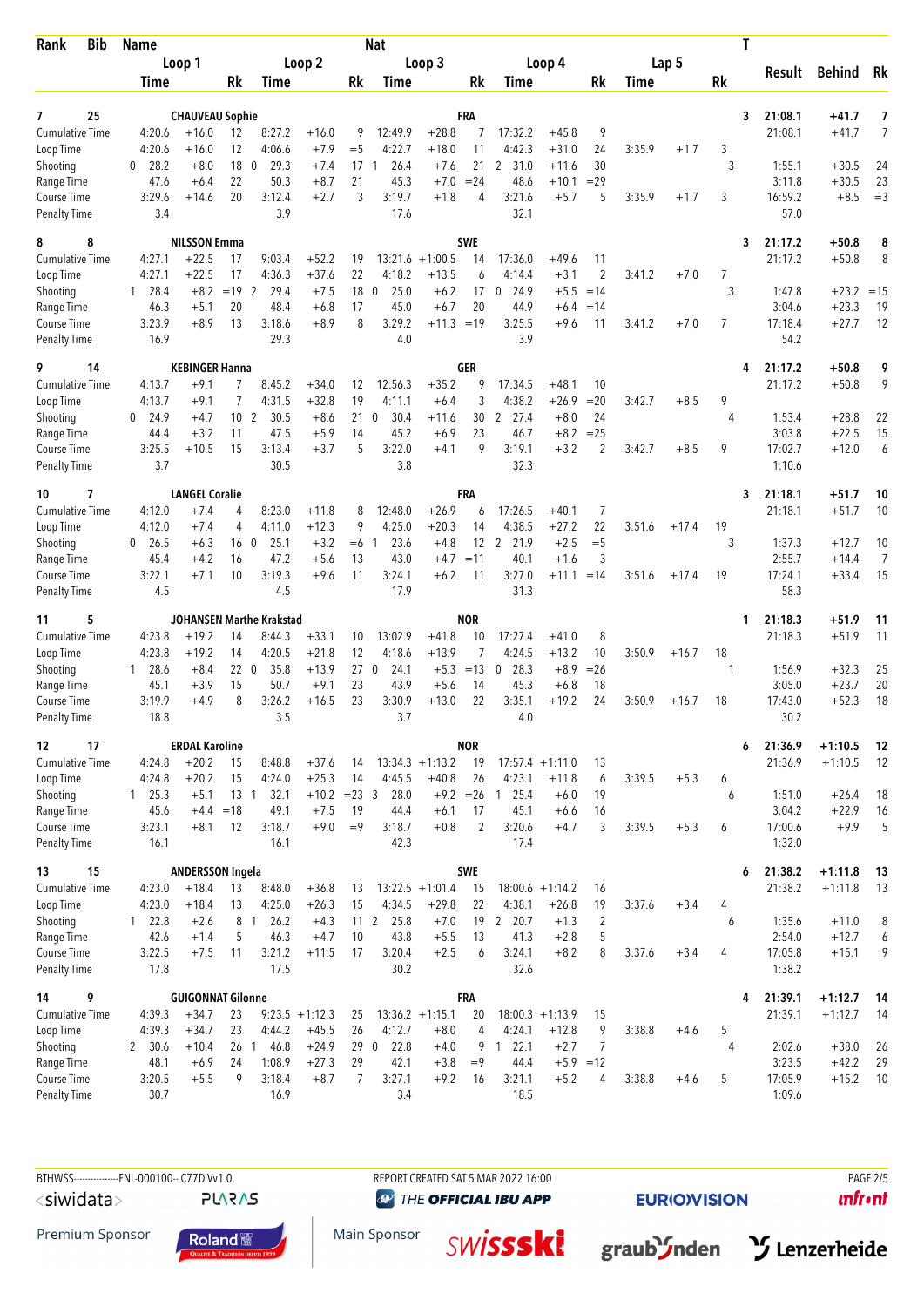| <b>Bib</b><br>Rank                 | <b>Name</b><br>Loop 1 |                              |                  |                        |                   |                       | <b>Nat</b>           |                       |                |                     |                    |             |        |              |    | Т |                   |                         |                    |
|------------------------------------|-----------------------|------------------------------|------------------|------------------------|-------------------|-----------------------|----------------------|-----------------------|----------------|---------------------|--------------------|-------------|--------|--------------|----|---|-------------------|-------------------------|--------------------|
|                                    |                       |                              | Loop 2           |                        |                   |                       | Loop 3               |                       | Loop 4         |                     |                    | Lap 5       |        |              |    |   |                   |                         |                    |
|                                    | Time                  |                              | Rk               | Time                   |                   | Rk                    | Time                 |                       | Rk             | Time                |                    | Rk          | Time   |              | Rk |   | Result            | Behind                  | Rk                 |
|                                    |                       |                              |                  |                        |                   |                       |                      |                       |                |                     |                    |             |        |              |    |   |                   |                         |                    |
| $\overline{2}$<br>15               |                       | <b>CARRARA Michela</b>       |                  |                        |                   |                       |                      |                       | ITA            |                     |                    |             |        |              |    | 6 | 21:40.7           | $+1:14.3$               | 15                 |
| <b>Cumulative Time</b>             | 4:37.0                | $+32.4$                      | 21               | 9:19.1                 | $+1:07.9$         | 24                    |                      | $13:32.1 + 1:11.0$    | 18             | 18:06.5             | $+1:20.1$          | 20          |        |              |    |   | 21:40.7           | $+1:14.3$               | 15                 |
| Loop Time                          | 4:37.0                | $+32.4$                      | 21               | 4:42.1                 | $+43.4$           | 25                    | 4:13.0               | $+8.3$                | 5              | 4:34.4              | $+23.1$            | 18          | 3:34.2 | 0.0          | 1  |   |                   |                         |                    |
| Shooting                           | 2 31.3                | +11.1                        | 27 <sub>2</sub>  | 32.9                   | $+11.0$           | 25                    | 25.2<br>0            | $+6.4$                | 18             | 2 25.2              | $+5.8$             | $=17$       |        |              | 6  |   | 1:54.7            | $+30.1$                 | 23                 |
| Range Time<br>Course Time          | 48.4<br>3:16.2        | $+7.2$<br>$+1.2$             | 25<br>3          | 50.6<br>3:20.1         | $+9.0$<br>$+10.4$ | 22<br>16              | 45.1<br>3:24.3       | $+6.8$<br>$+6.4$      | $= 21$<br>12   | 46.7<br>3:15.9      | $+8.2$<br>0.0      | $= 25$<br>1 | 3:34.2 | 0.0          | 1  |   | 3:10.8<br>16:50.7 | $+29.5$<br>0.0          | 21<br>$\mathbf{1}$ |
| <b>Penalty Time</b>                | 32.3                  |                              |                  | 31.4                   |                   |                       | 3.5                  |                       |                | 31.8                |                    |             |        |              |    |   | 1:39.2            |                         |                    |
| 16<br>28                           |                       | PICZURA Magda                |                  |                        |                   |                       |                      |                       | <b>POL</b>     |                     |                    |             |        |              |    | 0 | 21:43.7           | $+1:17.3$               | 16                 |
| <b>Cumulative Time</b>             | 4:30.6                | $+26.0$                      | 18               | 8:58.4                 | $+47.2$           | 17                    | 13:25.6              | $+1:04.5$             | 16             | $17:47.7 + 1:01.3$  |                    | 12          |        |              |    |   | 21:43.7           | $+1:17.3$               | 16                 |
| Loop Time                          | 4:30.6                | $+26.0$                      | 18               | 4:27.8                 | $+29.1$           | 16                    | 4:27.2               | $+22.5$               | 17             | 4:22.1              | $+10.8$            | 5           | 3:56.0 | $+21.8$      | 22 |   |                   |                         |                    |
| Shooting                           | $0$ 1:03.             | $+43.7$                      | 29               | $\mathbf 0$<br>27.5    | $+5.6$            | 13                    | $\mathbf{0}$<br>28.3 | $+9.5$                | 28             | $\mathbf 0$<br>28.4 | $+9.0$             | 28          |        |              | 0  |   | 2:28.2            | $+1:03.6$               | 29                 |
| Range Time                         | 49.6                  | $+8.4$                       | 27               | 52.0                   | $+10.4$           | 26                    | 48.7                 | $+10.4$               | 28             | 47.1                | $+8.6$             | 27          |        |              |    |   | 3:17.4            | $+36.1$                 | 27                 |
| Course Time                        | 3:37.5                | $+22.5$                      | 28               | 3:32.0                 | $+22.3$           | 26                    | 3:34.9               | $+17.0$               | 26             | 3:31.4              | $+15.5$            | $=20$       | 3:56.0 | $+21.8$      | 22 |   | 18:11.8           | $+1:21.1$               | 27                 |
| <b>Penalty Time</b>                | 3.4                   |                              |                  | 3.7                    |                   |                       | 3.6                  |                       |                | 3.6                 |                    |             |        |              |    |   | 14.5              |                         |                    |
| 20<br>17                           |                       | <b>DICKSON Emily</b>         |                  |                        |                   |                       |                      |                       | <b>CAN</b>     |                     |                    |             |        |              |    |   | 21:47.0           | $+1:20.6$               | 17                 |
| <b>Cumulative Time</b>             | 4:43.7                | $+39.1$                      | 25               | 8:56.0                 | $+44.8$           | 15                    | 13:18.4              | $+57.3$               | 13             | 18:01.5             | $+1:15.1$          | 18          |        |              |    |   | 21:47.0           | $+1:20.6$               | 17                 |
| Loop Time                          | 4:43.7                | $+39.1$                      | 25               | 4:12.3                 | $+13.6$           | 10                    | 4:22.4               | $+17.7$               | $=9$           | 4:43.1              | $+31.8$            | 26          | 3:45.5 | $+11.3$      | 12 |   |                   |                         |                    |
| Shooting                           | 1 28.5                | $+8.3$                       | 21               | 24.2<br>0              | $+2.3$            | 4                     | 22.4<br>-1           | $+3.6$                | $=6$           | 2 21.9              | $+2.5$             | $=$ 5       |        |              | 4  |   | 1:37.1            | $+12.5$                 | 9                  |
| Range Time                         | 44.9<br>3:33.2        | $+3.7$<br>$+18.2$            | 14<br>26         | 45.5<br>3:23.7         | $+3.9$            | 7<br>20               | 40.8<br>3:22.4       | $+2.5$<br>$+4.5$      | 6<br>10        | 45.2<br>3:25.3      | $+6.7$<br>$+9.4$   | 17<br>$=9$  | 3:45.5 |              |    |   | 2:56.4<br>17:30.1 | $+15.1$<br>$+39.4$      | 10<br>16           |
| Course Time<br><b>Penalty Time</b> | 25.5                  |                              |                  | 3.1                    | $+14.0$           |                       | 19.2                 |                       |                | 32.6                |                    |             |        | $+11.3$      | 12 |   | 1:20.6            |                         |                    |
| 13<br>18                           |                       | <b>HALVARSSON Ella</b>       |                  |                        |                   |                       |                      |                       | <b>SWE</b>     |                     |                    |             |        |              |    | 3 | 21:55.9           | $+1:29.5$               | 18                 |
| <b>Cumulative Time</b>             | 4:36.1                | $+31.5$                      | 20               | 9:07.2                 | $+56.0$           | 21                    |                      | $13:27.9 + 1:06.8$    | 17             |                     | $17:59.4 + 1:13.0$ | 14          |        |              |    |   | 21:55.9           | $+1:29.5$               | 18                 |
| Loop Time                          | 4:36.1                | $+31.5$                      | 20               | 4:31.1                 | $+32.4$           | 18                    | 4:20.7               | $+16.0$               | 8              | 4:31.5              | $+20.2$            | 15          | 3:56.5 | $+22.3$      | 23 |   |                   |                         |                    |
| Shooting                           | $1 \quad 21.0$        | $+0.8$                       | $=$ 3            | 25.7<br>$\overline{1}$ | $+3.8$            | $=9$                  | 18.8<br>$\mathbf{0}$ | 0.0                   | 1              | 24.9<br>1           | $+5.5$             | $=14$       |        |              | 3  |   | 1:30.6            | $+6.0$                  | 5                  |
| Range Time                         | 47.4                  | $+6.2$                       | 21               | 48.8                   | $+7.2$            | 18                    | 48.9                 | $+10.6$               | 29             | 46.3                | $+7.8$             | 21          |        |              |    |   | 3:11.4            | $+30.1$                 | 22                 |
| Course Time                        | 3:29.9                | +14.9                        | 21               | 3:24.8                 | $+15.1$           | 21                    | 3:27.7               | $+9.8$                | 18             | 3:26.5              | $+10.6$            | 12          | 3:56.5 | $+22.3$      | 23 |   | 17:45.4           | $+54.7$                 | 19                 |
| <b>Penalty Time</b>                | 18.7                  |                              |                  | 17.5                   |                   |                       | 4.0                  |                       |                | 18.6                |                    |             |        |              |    |   | 59.0              |                         |                    |
| 26<br>19                           |                       | <b>BRUNETTO Gaia</b>         |                  |                        |                   |                       |                      |                       | IΤA            |                     |                    |             |        |              |    | 2 | 21:55.9           | $+1:29.5$               | 19                 |
| <b>Cumulative Time</b>             | 4:37.7                | $+33.1$                      | 22               | 8:57.8                 | $+46.6$           | 16                    | 13:38.9              | $+1:17.8$             | 23             | 18:00.6             | $+1:14.2$          | 17          |        |              |    |   | 21:55.9           | $+1:29.5$               | 19                 |
| Loop Time                          | 4:37.7                | $+33.1$                      | 22               | 4:20.1                 | $+21.4$           | 11                    | 4:41.1               | $+36.4$               | 25             | 4:21.7              | $+10.4$            | 4           | 3:55.3 | $+21.1$      | 21 |   |                   |                         |                    |
| Shooting<br>Range Time             | 33.6<br>1<br>52.2     | $+13.4$<br>$+11.0$           | 28<br>30         | 32.1<br>0<br>51.3      | $+10.2$<br>$+9.7$ | $= 23$<br>25          | 30.0<br>50.9         | $+11.2$<br>$+12.6$    | 29<br>30       | 28.3<br>0<br>48.4   | $+8.9$<br>$+9.9$   | $=26$<br>28 |        |              | 2  |   | 2:04.2<br>3:22.8  | $+39.6$<br>$+41.5$      | 27<br>28           |
| Course Time                        | 3:29.1                | $+14.1$                      | 19               | 3:25.6                 | $+15.9$           | 22                    | 3:32.7               | $+14.8$               | 25             | 3:30.0              | $+14.1$            | 19          | 3:55.3 | $+21.1$      | 21 |   | 17:52.7           | $+1:02.0$               | 22                 |
| <b>Penalty Time</b>                | 16.3                  |                              |                  | 3.1                    |                   |                       | 17.4                 |                       |                | 3.3                 |                    |             |        |              |    |   | 40.3              |                         |                    |
| 20<br>10                           |                       | <b>DICKINSON Kelsey Joan</b> |                  |                        |                   |                       |                      |                       | <b>USA</b>     |                     |                    |             |        |              |    | 5 | 22:01.4           | $+1:35.0$               | 20                 |
| Cumulative Time                    | 4:13.2                | $+8.6$                       | 6                | 8:44.8                 | $+33.6$           | 11                    | 13:09.5              | $+48.4$               | 11             | $18:02.1 + 1:15.7$  |                    | 19          |        |              |    |   | 22:01.4           | $+1:35.0$               | 20                 |
| Loop Time                          | 4:13.2                | $+8.6$                       | 6                | 4:31.6                 | $+32.9$           | 20                    | 4:24.7               | $+20.0$               | 13             | 4:52.6              | $+41.3$            | 28          | 3:59.3 | $+25.1$      | 26 |   |                   |                         |                    |
| Shooting                           | $0$ 22.4              | $+2.2$                       |                  | 7 2 25.7               | $+3.8$            | $= 9 \quad 1$         | 19.8                 | $+1.0$                |                | $= 2$ 2 21.8        | $+2.4$             | 4           |        |              | 5  |   | 1:29.9            | $+5.3$                  | 4                  |
| Range Time                         | 42.3                  | $+1.1$                       | $=3$             | 43.1                   | $+1.5$            | 4                     | 38.3                 | 0.0                   | $\overline{1}$ | 40.9                | $+2.4$             | 4           |        |              |    |   | 2:44.6            | $+3.3$                  | 3                  |
| Course Time                        | 3:27.3                | $+12.3$                      | 18               | 3:18.7<br>29.8         | $+9.0$            | $=9$                  | 3:29.8               | $+11.9$               | 21             | 3:32.0<br>39.6      | $+16.1$            | 22          | 3:59.3 | $+25.1$      | 26 |   | 17:47.1<br>1:29.7 | $+56.4$ 21              |                    |
| <b>Penalty Time</b>                | 3.6                   |                              |                  |                        |                   |                       | 16.6                 |                       |                |                     |                    |             |        |              |    |   |                   |                         |                    |
| 21<br>21                           |                       | <b>HORVATOVA Henrieta</b>    |                  |                        |                   |                       |                      |                       | <b>SVK</b>     |                     |                    |             |        |              |    | 3 | 22:07.5           | $+1:41.1$               | 21                 |
| <b>Cumulative Time</b>             | 4:34.4                | $+29.8$                      | 19               | 9:03.0                 | $+51.8$           | 18                    |                      | $13:36.7 +1:15.6$     | 21             | $18:10.1 + 1:23.7$  |                    | 21          |        |              |    |   | 22:07.5           | $+1:41.1$               | 21                 |
| Loop Time                          | 4:34.4                | $+29.8$                      | 19               | 4:28.6                 | $+29.9$           | 17                    | 4:33.7               | $+29.0$               | 21             | 4:33.4              | $+22.1$            | 17          | 3:57.4 | $+23.2$      | 24 |   |                   |                         |                    |
| Shooting<br>Range Time             | 1 20.4<br>44.5        | $+0.2$<br>$+3.3$             | $2\quad 0$<br>12 | 27.0<br>48.3           | $+5.1$<br>$+6.7$  | 12 <sub>1</sub><br>16 | 26.8<br>45.1         | $+8.0$<br>$+6.8 = 21$ | 22             | 125.6<br>46.4       | $+6.2$<br>$+7.9$   | $=20$<br>22 |        |              | 3  |   | 1:40.0<br>3:04.3  | $+15.4$<br>$+23.0 = 17$ | -12                |
| Course Time                        | 3:32.7                | $+17.7$                      | 25               | 3:36.8                 | $+27.1$           | 29                    | 3:31.5               | $+13.6$               | 23             | 3:29.8              | $+13.9$            | 18          | 3:57.4 | $+23.2$      | 24 |   | 18:08.2           | $+1:17.5$               | - 24               |
| <b>Penalty Time</b>                | 17.2                  |                              |                  | 3.5                    |                   |                       | 17.1                 |                       |                | 17.1                |                    |             |        |              |    |   | 54.9              |                         |                    |
| 22<br>4                            |                       | <b>BENED Camille</b>         |                  |                        |                   |                       |                      |                       | <b>FRA</b>     |                     |                    |             |        |              |    | 7 | 22:09.3           | $+1:42.9$               | 22                 |
| <b>Cumulative Time</b>             | 4:04.6                | 0.0                          | 1                | 8:11.2                 | 0.0               | 1                     | 13:17.9              | $+56.8$               | 12             |                     | $18:20.3 +1:33.9$  | 23          |        |              |    |   | 22:09.3           | $+1:42.9$               | 22                 |
| Loop Time                          | 4:04.6                | 0.0                          | 1                | 4:06.6                 | $+7.9$            | $=$ 5                 |                      | $5:06.7 +1:02.0$      | 30             | 5:02.4              | $+51.1$            | 30          | 3:49.0 | $+14.8 = 16$ |    |   |                   |                         |                    |
| Shooting                           | $0$ 25.6              | $+5.4$                       | 14 <sub>0</sub>  | 24.9                   | $+3.0$            |                       | $5\quad4$<br>22.4    | $+3.6$                |                | $=6$ 3 25.6         | $+6.2 = 20$        |             |        |              | 7  |   | 1:38.7            | $+14.1$                 | 11                 |
| Range Time                         | 43.5                  | $+2.3$                       | 8                | 41.6                   | 0.0               | $\mathbf{1}$          | 41.6                 | $+3.3$                | 8              | 46.5                | $+8.0$             | 23          |        |              |    |   | 2:53.2            | $+11.9$                 | $\overline{4}$     |
| Course Time                        | 3:16.6                | $+1.6$                       | 4                | 3:19.9                 | $+10.2 = 13$      |                       | 3:25.6               | $+7.7$                | 15             | 3:29.6              | $+13.7$            | 17          | 3:49.0 | $+14.8 = 16$ |    |   | 17:20.7           | $+30.0$                 | 13                 |
| <b>Penalty Time</b>                | 4.5                   |                              |                  | 5.1                    |                   |                       | 59.4                 |                       |                | 46.3                |                    |             |        |              |    |   | 1:55.4            |                         |                    |

BTHWSS----------------FNL-000100-- C77D Vv1.0. REPORT CREATED SAT 5 MAR 2022 16:00 <siwidata> **PLARAS** 

**O THE OFFICIAL IBU APP** 

**SWİSSSKİ** 

Main Sponsor

**EURIO)VISION** 

graub'Snden >S Lenzerheide

 $unfront$ 

Premium Sponsor

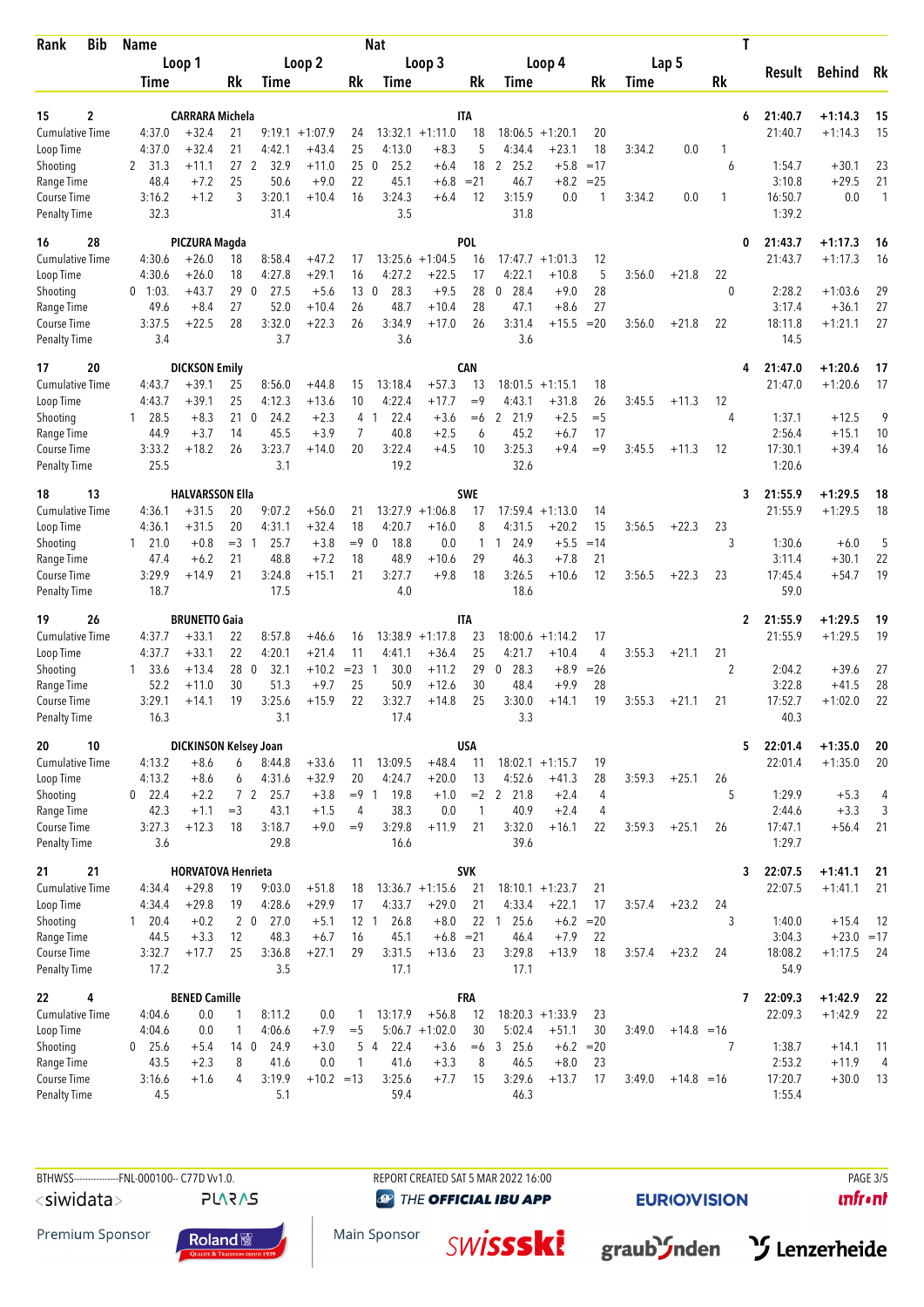| <b>Bib</b><br>Rank                        | Name             |                                      |                 |                              |                                       |          | <b>Nat</b>             |                      |                  |                        |                              |              | Т      |         |                |                    |                    |                |
|-------------------------------------------|------------------|--------------------------------------|-----------------|------------------------------|---------------------------------------|----------|------------------------|----------------------|------------------|------------------------|------------------------------|--------------|--------|---------|----------------|--------------------|--------------------|----------------|
|                                           | Loop 1           |                                      | Loop 2          |                              | Loop 3                                |          |                        |                      |                  | Loop 4                 | Lap 5                        |              |        |         |                |                    |                    |                |
|                                           | Time             |                                      | Rk              | Time                         |                                       | Rk       | Time                   |                      | Rk               | Time                   |                              | Rk           | Time   |         | Rk             | Result             | Behind             | Rk             |
|                                           |                  |                                      |                 |                              |                                       |          |                        |                      |                  |                        |                              |              |        |         |                |                    |                    |                |
| 29<br>23                                  |                  | <b>HERFOSS Ida Emilie</b>            |                 |                              |                                       |          |                        |                      | <b>NOR</b>       |                        |                              |              |        |         | 4              | 22:13.7            | $+1:47.3$          | 23             |
| <b>Cumulative Time</b>                    | 4:25.8           | $+21.2$                              | 16              | 9:06.3                       | $+55.1$                               | 20       |                        | $13:38.4 +1:17.3$    | 22               | 18:27.5                | $+1:41.1$                    | 25           |        |         |                | 22:13.7            | $+1:47.3$          | 23             |
| Loop Time                                 | 4:25.8           | $+21.2$                              | 16              | 4:40.5                       | $+41.8$                               | 24       | 4:32.1                 | $+27.4$              | 19               | 4:49.1                 | $+37.8$                      | 27           | 3:46.2 | $+12.0$ | 13             |                    |                    |                |
| Shooting                                  | $0$ 1:08.        | $+48.4$                              | 30              | 38.5<br>-1                   | $+16.6$                               | 28       | 24.6<br>-1             | $+5.8$               | 15               | 2 27.3                 | $+7.9$                       | 23           |        |         | 4              | 2:39.2             | $+1:14.6$          | 30             |
| Range Time                                | 49.8             | $+8.6$                               | 28<br>24        | 52.9<br>3:30.1               | $+11.3$                               | 27       | 45.3<br>3:29.2         | $+7.0 = 24$          |                  | 48.6<br>3:28.8         | $+10.1$                      | $=29$        |        |         |                | 3:16.6             | $+35.3$<br>$+55.7$ | 26<br>20       |
| Course Time<br><b>Penalty Time</b>        | 3:32.1<br>3.8    | $+17.1$                              |                 | 17.4                         | $+20.4$                               | $= 24$   | 17.6                   | $+11.3 = 19$         |                  | 31.6                   | $+12.9$                      | 16           | 3:46.2 | $+12.0$ | 13             | 17:46.4<br>1:10.6  |                    |                |
| 24<br>1                                   |                  | <b>HOEGBERG Elisabeth</b>            |                 |                              |                                       |          |                        |                      | SWE              |                        |                              |              |        |         | 6              | 22:14.5            | $+1:48.1$          | 24             |
| <b>Cumulative Time</b>                    | 4:17.0           | $+12.4$                              | 10              |                              | $9:26.4 +1:15.2$                      | 26       |                        | $13:52.7 +1:31.6$    | 26               | 18:25.8                | $+1:39.4$                    | 24           |        |         |                | 22:14.5            | $+1:48.1$          | 24             |
| Loop Time                                 | 4:17.0           | $+12.4$                              | 10              |                              | $5:09.4 +1:10.7$                      | 30       | 4:26.3                 | $+21.6$              | 16               | 4:33.1                 | $+21.8$                      | 16           | 3:48.7 | $+14.5$ | 15             |                    |                    |                |
| Shooting                                  | 28.4<br>1        | $+8.2$                               | $= 19.3$        | 56.3                         | $+34.4$                               | 30       | 28.0<br>$\mathbf{1}$   | $+9.2$               | $=26$            | 22.5<br>$\mathbf{1}$   | $+3.1$                       | 10           |        |         | 6              | 2:15.4             | $+50.8$            | 28             |
| Range Time                                | 44.3             | $+3.1$                               | $=9$            | 1:11.4                       | $+29.8$                               | 30       | 44.2                   | $+5.9$               | $=15$            | 44.0                   | $+5.5$                       | 10           |        |         |                | 3:23.9             | $+42.6$            | 30             |
| Course Time                               | 3:15.0           | 0.0                                  | 1               | 3:13.3                       | $+3.6$                                | 4        | 3:25.5                 | $+7.6$               | 14               | 3:32.3                 | $+16.4$                      | 23           | 3:48.7 | $+14.5$ | 15             | 17:14.8            | $+24.1$            | 11             |
| <b>Penalty Time</b>                       | 17.6             |                                      |                 | 44.6                         |                                       |          | 16.5                   |                      |                  | 16.7                   |                              |              |        |         |                | 1:35.6             |                    |                |
| 25<br>30                                  |                  | <b>LIGHTFOOT Amanda</b>              |                 |                              |                                       |          |                        |                      | GBR              |                        |                              |              |        |         | 3              | 22:15.8            | $+1:49.4$          | 25             |
| <b>Cumulative Time</b>                    | 4:39.9           | $+35.3$                              | 24              | 9:12.8                       | $+1:01.6$                             | 23       |                        | $13:51.0 +1:29.9$    | 25               | 18:17.6                | $+1:31.2$                    | 22           |        |         |                | 22:15.8            | $+1:49.4$          | 25             |
| Loop Time                                 | 4:39.9           | $+35.3$                              | 24              | 4:32.9                       | $+34.2$                               | 21       | 4:38.2<br>-1           | $+33.5$              | 23               | 4:26.6                 | $+15.3$                      | 11           | 3:58.2 | $+24.0$ | 25<br>3        |                    |                    |                |
| Shooting<br>Range Time                    | 1 21.8<br>43.3   | $+1.6$<br>$+2.1$                     | 6<br>7          | 25.4<br>-1<br>45.9           | $+3.5$<br>$+4.3$                      | 8<br>8   | 23.2<br>44.5           | $+4.4$<br>$+6.2$     | 11<br>18         | $0$ 22.3<br>43.5       | $+2.9$<br>$+5.0$             | $= 8$<br>8   |        |         |                | 1:32.8<br>2:57.2   | $+8.2$<br>$+15.9$  | 6<br>11        |
| Course Time                               | 3:39.4           | $+24.4$                              | 29              | 3:30.1                       | $+20.4 = 24$                          |          | 3:36.4                 | $+18.5$              | 27               | 3:39.7                 | $+23.8$                      | 26           | 3:58.2 | $+24.0$ | 25             | 18:23.8            | $+1:33.1$          | 28             |
| <b>Penalty Time</b>                       | 17.1             |                                      |                 | 16.8                         |                                       |          | 17.2                   |                      |                  | 3.3                    |                              |              |        |         |                | 54.6               |                    |                |
| 23<br>26                                  |                  | <b>JURCOVA Natalie</b>               |                 |                              |                                       |          |                        |                      | <b>CZE</b>       |                        |                              |              |        |         | 6              | 22:40.8            | $+2:14.4$          | 26             |
| <b>Cumulative Time</b>                    | 4:44.8           | $+40.2$                              | 27              | 9:08.5                       | $+57.3$                               | 22       |                        | $13:49.2 +1:28.1$    | 24               |                        | $18:31.6 + 1:45.2$           | 26           |        |         |                | 22:40.8            | $+2:14.4$          | 26             |
| Loop Time                                 | 4:44.8           | $+40.2$                              | 27              | 4:23.7                       | $+25.0$                               | 13       | 4:40.7                 | $+36.0$              | 24               | 4:42.4                 | $+31.1$                      | 25           | 4:09.2 | $+35.0$ | 29             |                    |                    |                |
| Shooting                                  | 2 21.1           | $+0.9$                               | 5               | 22.9<br>$\mathbf{1}$         | $+1.0$                                | 2        | 2<br>22.9              | $+4.1$               | 10               | 19.4<br>$\overline{1}$ | 0.0                          | $\mathbf{1}$ |        |         | 6              | 1:26.5             | $+1.9$             | $\overline{2}$ |
| Range Time                                | 42.3             | $+1.1$                               | $=3$            | 43.6                         | $+2.0$                                | 5        | 44.2                   | $+5.9$               | $=15$            | 43.2                   | $+4.7$                       | 7            |        |         |                | 2:53.3             | $+12.0$            | 5              |
| <b>Course Time</b><br><b>Penalty Time</b> | 3:31.8<br>30.6   | $+16.8$                              | 23              | 3:23.4<br>16.6               | $+13.7$                               | 19       | 3:25.2<br>31.2         | $+7.3$               | 13               | 3:40.8<br>18.3         | $+24.9$                      | 28           | 4:09.2 | $+35.0$ | 29             | 18:10.4<br>1:36.9  | $+1:19.7$          | 26             |
|                                           |                  |                                      |                 |                              |                                       |          |                        |                      |                  |                        |                              |              |        |         |                |                    |                    |                |
| 24<br>27                                  |                  | <b>FRUEHWIRT Juliane</b>             |                 |                              |                                       |          |                        |                      | GER              |                        |                              |              |        |         | 4              | 22:50.2            | $+2:23.8$          | 27             |
| <b>Cumulative Time</b><br>Loop Time       | 4:52.1<br>4:52.1 | $+47.5$<br>$+47.5$                   | 28<br>28        |                              | $9:53.6 + 1:42.4$<br>$5:01.5 +1:02.8$ | 29<br>29 | 14:21.1<br>4:27.5      | $+2:00.0$<br>$+22.8$ | 27<br>18         | 4:40.1                 | $19:01.2 +2:14.8$<br>$+28.8$ | 27<br>23     | 3:49.0 | $+14.8$ | $=16$          | 22:50.2            | $+2:23.8$          | 27             |
| Shooting                                  | 129.7            | $+9.5$                               | 25 <sub>2</sub> | 35.0                         | $+13.1$                               | 260      | 24.1                   | $+5.3$               | $=13$            | 23.8<br>1              | $+4.4$                       | 13           |        |         | 4              | 1:52.8             | $+28.2$            | 21             |
| Range Time                                | 50.1             | $+8.9$                               | 29              | 54.7                         | $+13.1$                               | 28       | 43.0                   | $+4.7 = 11$          |                  | 44.9                   | $+6.4$                       | $=14$        |        |         |                | 3:12.7             | $+31.4$            | 24             |
| Course Time                               | 3:30.5           | $+15.5$                              | 22              | 3:33.0                       | $+23.3$                               | 27       | 3:40.8                 | $+22.9$              | 30               | 3:36.6                 | $+20.7$                      | 25           | 3:49.0 | $+14.8$ | $=16$          | 18:09.9            | $+1:19.2$          | 25             |
| Penalty Time                              | 31.4             |                                      |                 | 33.7                         |                                       |          | 3.6                    |                      |                  | 18.6                   |                              |              |        |         |                | 1:27.6             |                    |                |
| 28<br>18                                  |                  | <b>COLOMBO Caroline</b>              |                 |                              |                                       |          |                        |                      | <b>FRA</b>       |                        |                              |              |        |         | 9              | 23:10.7            | $+2:44.3$          | 28             |
| Cumulative Time                           | 4:44.3           | $+39.7$                              | 26              |                              | $9:40.9 +1:29.7$                      | 28       |                        | $14:37.0 +2:15.9$    | 29               | $19:04.7 +2:18.3$      |                              | 28           |        |         |                | 23:10.7            | $+2:44.3$          | 28             |
| Loop Time                                 | 4:44.3           | $+39.7$                              | 26              | 4:56.6                       | $+57.9$                               | 28       | 4:56.1                 | $+51.4$              | 28               | 4:27.7                 | $+16.4$                      | 12           | 4:06.0 | $+31.8$ | 28             |                    |                    |                |
| Shooting                                  | $3$ 25.0         | $+4.8$                               | 11 <sub>3</sub> | 29.9                         | $+8.0$                                |          | 20 3<br>27.6           | $+8.8$               | 24               | $0$ 25.2               | $+5.8$                       | $=17$        |        |         | 9              | 1:47.9             | $+23.3$            | 17             |
| Range Time                                | 44.3             | $+3.1$                               | $=9$            | 50.0                         | $+8.4$                                | 20       | 40.1                   | $+1.8$               | 3                | 43.9                   | $+5.4$                       | 9            |        |         |                | 2:58.3             | $+17.0$            | 13             |
| Course Time<br>Penalty Time               | 3:17.7<br>42.3   | $+2.7$                               | 6               | 3:22.1<br>44.4               | $+12.4$                               | 18       | 3:31.9<br>44.0         | $+14.0$              | 24               | 3:40.4<br>3.3          | $+24.5$                      | 27           | 4:06.0 | $+31.8$ | 28             | 17:58.1<br>2:14.2  | $+1:07.4$          | 23             |
|                                           |                  |                                      |                 |                              |                                       |          |                        |                      |                  |                        |                              |              |        |         |                |                    |                    |                |
| 29<br>22<br><b>Cumulative Time</b>        | 4:52.5           | <b>LINDQVIST Nicolina</b><br>$+47.9$ | 29              |                              | $9:32.3 +1:21.1$                      |          |                        | $14:26.9 + 2:05.8$   | <b>SWE</b><br>28 | $19:25.5 + 2:39.1$     |                              | 29           |        |         | 7              | 23:29.5<br>23:29.5 | $+3:03.1$          | 29<br>29       |
| Loop Time                                 | 4:52.5           | $+47.9$                              | 29              | 4:39.8                       | $+41.1$                               | 27<br>23 | 4:54.6                 | $+49.9$              | 27               | 4:58.6                 | $+47.3$                      | 29           | 4:04.0 | $+29.8$ | 27             |                    | $+3:03.1$          |                |
| Shooting                                  | 2, 21.0          | $+0.8$                               | $=3 \quad 1$    | 23.3                         | $+1.4$                                |          | 3 <sup>2</sup><br>19.8 | $+1.0$               | $=2$             | 2 22.9                 | $+3.5$                       | 11           |        |         | $\overline{7}$ | 1:27.1             | $+2.5$             | 3              |
| Range Time                                | 42.7             | $+1.5$                               | 6               | 47.6                         | $+6.0$                                | 15       | 41.3                   | $+3.0$               | 7                | 44.4                   | $+5.9$                       | $=12$        |        |         |                | 2:56.0             | $+14.7$            | 8              |
| Course Time                               | 3:36.3           | $+21.3$                              | 27              | 3:34.5                       | $+24.8$                               | 28       | 3:40.0                 | $+22.1$              | 29               | 3:41.8                 | $+25.9$                      | 29           | 4:04.0 | $+29.8$ | 27             | 18:36.6            | $+1:45.9$          | 29             |
| Penalty Time                              | 33.5             |                                      |                 | 17.6                         |                                       |          | 33.3                   |                      |                  | 32.4                   |                              |              |        |         |                | 1:56.9             |                    |                |
| 27<br>30                                  |                  |                                      |                 | <b>MACHYNIAKOVA Veronika</b> |                                       |          |                        |                      | <b>SVK</b>       |                        |                              |              |        |         | 5              | 23:42.5            | $+3:16.1$          | 30             |
| <b>Cumulative Time</b>                    | 5:02.6           | $+58.0$                              | 30              |                              | $9:54.1 + 1:42.9$                     | 30       |                        | $14:52.4 +2:31.3$    | 30               | $19:30.6 +2:44.2$      |                              | 30           |        |         |                | 23:42.5            | $+3:16.1$          | 30             |
| Loop Time                                 | 5:02.6           | $+58.0$                              | 30              | 4:51.5                       | $+52.8$                               | 27       | 4:58.3                 | $+53.6$              | 29               | 4:38.2                 | $+26.9$                      | $=20$        | 4:11.9 | $+37.7$ | 30             |                    |                    |                |
| Shooting                                  | 2 29.5           | $+9.3$                               | 23 <sub>1</sub> | 30.6                         | $+8.7$                                |          | 22 2<br>27.3           | $+8.5$               | 23               | $0$ 25.1               | $+5.7$                       | 16           |        |         | 5              | 1:52.5             | $+27.9$            | 20             |
| Range Time                                | 49.4             | $+8.2$                               | 26              | 50.9                         | $+9.3$                                | 24       | 47.7                   | $+9.4$               | 27               | 45.8                   | $+7.3$                       | 19           |        |         |                | 3:13.8             | $+32.5$            | 25             |
| Course Time                               | 3:41.3           | $+26.3$                              | 30              | 3:42.0                       | $+32.3$                               | 30       | 3:38.7                 | $+20.8$              | 28               | 3:48.9                 | $+33.0$                      | 30           | 4:11.9 | $+37.7$ | 30             | 19:02.8            | $+2:12.1$          | 30             |
| <b>Penalty Time</b>                       | 31.9             |                                      |                 | 18.5                         |                                       |          | 31.9                   |                      |                  | 3.4                    |                              |              |        |         |                | 1:25.9             |                    |                |

BTHWSS----------------FNL-000100-- C77D Vv1.0. REPORT CREATED SAT 5 MAR 2022 16:00 <siwidata> **PLARAS** 

**O THE OFFICIAL IBU APP** 

Main Sponsor

**EURIOVISION** 

 $unfront$ 

Premium Sponsor